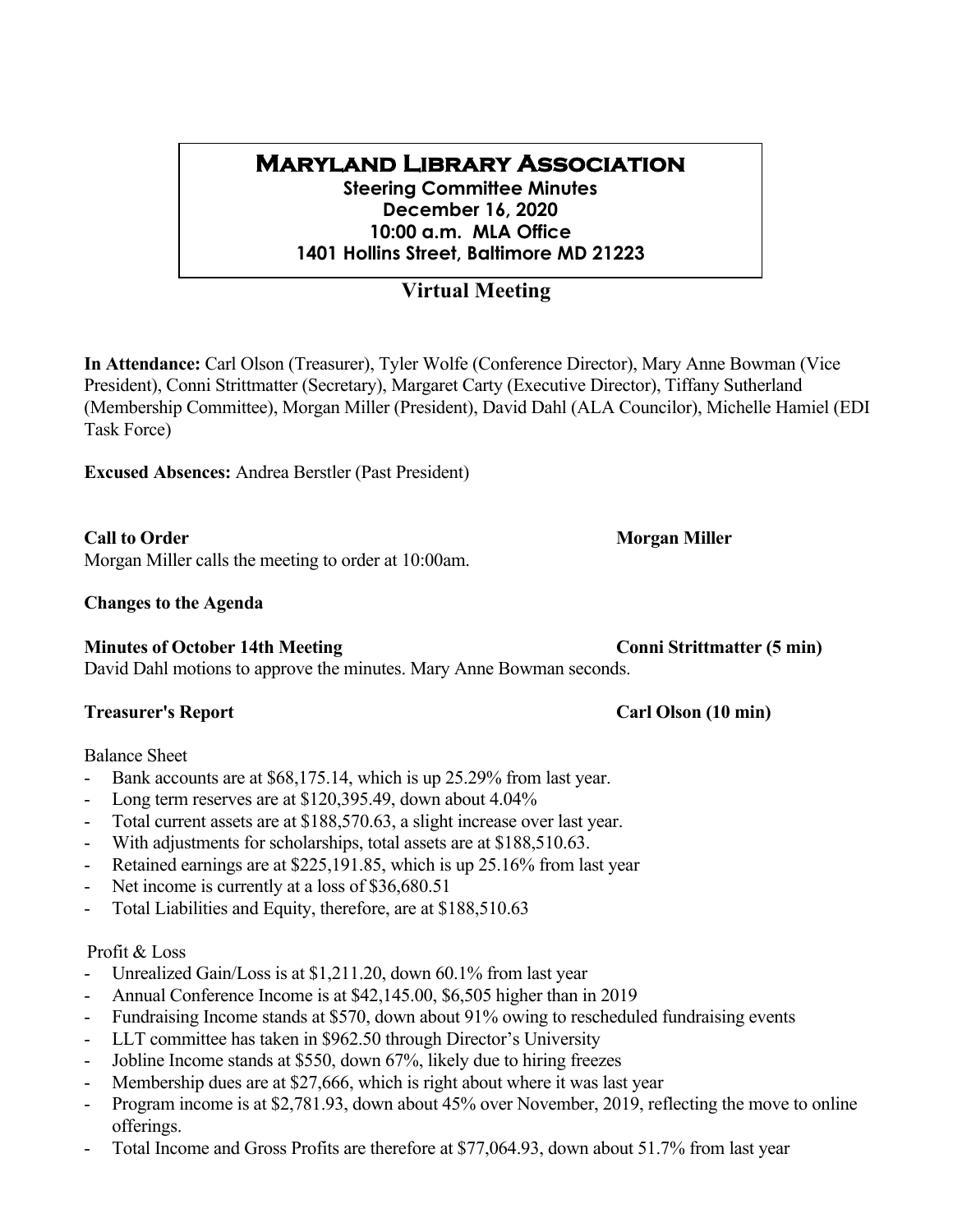- Conference Refunds are mostly complete
- Conference speakers honoraria is at \$10,450, about 221.54% higher than last year
- Conference expenses are at about 159% of where they are last year, owing to the different timing of things this year
- Banking fees are down 10.14% owing to the generally slower pace of the banking sector
- Scholarships stand at \$575, down about 36% from the previous year
- Office expenses are at \$3,793.49, about 27% lower than in 2019
- Personnel expenses came in at \$49,984.22, down about 9.6% from November 2019
- Program expenses still stand at \$893.75, down about 35.5% from November 2019
- Total expenses are at \$114,533.96, which is down 28.64% from November 2019
- With Dividend income of \$788.52, this results in a loss of \$36,680.51

### Budget vs. Actuals

- Annual conference income is 20.85% of what we estimated at the beginning of the year
- Fundraising income is at \$570, 3.18% of the year
- LLT committee is at 2.99% of the year's budget
- Membership dues are at 33.76%, so the membership is stepping up
- Total income from programs is \$2,781.25, which is 11.13% of the budgeted figure
- Total income and Gross Profit is \$77,064.93, which is 21.11% of the annual figure
- Annual conference expenses are at \$19,173.32, which is almost 17% of what was expected
- Scholarships awarded are at \$575, which is 19.17% of the estimated budget figure
- LLT has no expenses yet
- Office expenses are at 19.66%
- Personnel expenses of \$49,984.22, which is 32.41%
- Program expenses are at \$893.75, which is just a little under 18% of the total figure
- 6060 12.6% of the year so far
- Total expenses are at \$114,533.96, which is 31.24% of what was budgeted for the year
- Net income is a loss of \$36,680.51. We typically take a dip at this time of the year.

### Comments

- Morgan sees the membership dues as a good sign that membership isn't dropping
- Tiffany comments that the membership committee has been working hard on reaching out to people using programming and LinkedIn.
- Morgan suggests that Tiffany work closely with the marketing committee
- Mary Anne Bowman motions to approve the treasurer's report and file it for audit. Tyler Wolfe seconds.

### **Unfinished Business**

### **Election Nominees**

- VP/Pres Elect Nominees Thomas Vose & Nay Keppler
- Treasurer Carl Olson
- ACRL VP Bria Sinnott; Secretary Brianna Hughes
- CSD VP Summer Rosswog; Secretary Katelyn McLimans
- LDD VP Suzanne Terry; Secretary Rhiannon George
- PSD VP Jennifer Jones; Secretary Melissa Lauber
- SSD VP Chelsea Shockley; Secretary Gabriel Jones

### **Discussion**

Mary Anne Bowman moves to approve. Tyler Wolfe seconds. All approve

### **New Business**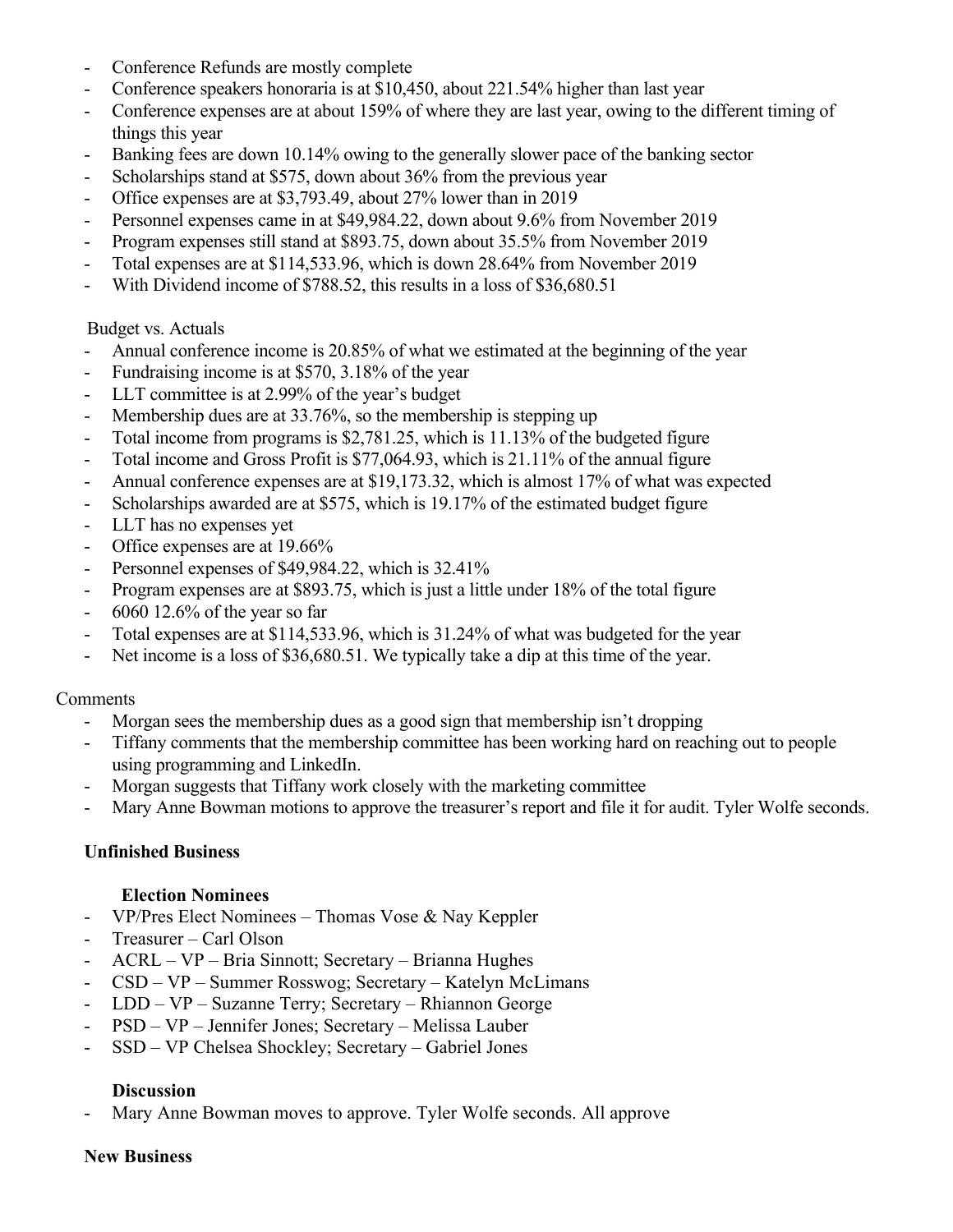## **EDI – Black Caucus Michelle Hamiel**

- The task force started around two years ago during Joe Thompson's presidency.
- They started by taking a look at our procedures for planning workshops, conferences, and gatherings and creating a diversity statement.
- They've incorporated MLA's anti-racism statement in their documents.
- Rather than creating separate documents, they want to improve what we already do.
- For example, being sure presenters and facilitators are respectful of participants' pronouns. The EDI task force recommends expectations of presenters and facilitators are clear prior to the program, meeting, or gathering. We can then assess afterward if that presenter or facilitator would work again in the future based on how well they meet those expectations.
- Diversity work is never "one and done." We will constantly need to take a look to be sure we're always being as inclusive and welcoming as we can be.
- African American librarians in Maryland have been wanting something like a Black Caucus for a long time, but many have felt it wouldn't be possible. Many have not felt MLA would be a welcoming environment for them. Michelle suggests reading "Why Are All the Black Kids Sitting Together in the Cafeteria" to better understand why this is.
- The Black Caucus would be an affiliate membership with the ALA Black Caucus. It would provide an opportunity for people to talk with others who have a shared experience, but also to join a group that you can begin to help plan for conference, workshops, and trainings. It can get people involved in MLA in a different way in a place where they feel welcome. This could help MLA see increased participation.
- There is a membership fee to be an affiliate of ALA, which is \$75. Someone has indicated they would pick that cost up for MLA so we don't need to add a cost to join the Black Caucus for MLA.
- There are several library associations in the country with an affiliate Black Caucus, including New York. Michelle has been reaching out to other state associations to learn a bit more about how that has been for them.

## **Discussion**

- Morgan Miller thanks Michelle and the EDI task force for all the work they have put into this, as well as Michelle's openness in expressing the experiences she and others have had at MLA. Morgan proposes we have a timeline of discussing and implementing decisions by the end of this fiscal year.
- We will not be making any decisions today.

## **Membership Proposal Tiffany Sutherland**

- 
- During an LDD meeting, there was discussion about membership dues being a barrier to access.
- There was discussion about eliminating or reducing some of those barriers, like membership dues to make it more accessible to more people.
- Lower income often affects People of Color, so this is also an EDI issue
- The suggestion was made that MLA offers scholarships or reduced membership dues to people who identify as an underrepresented group.
- Mary Anne Bowman suggests that this is a good idea because adding members will always be a good thing because it helps us increase interest and participation
- Tyler Wolfe suggests we seek sponsorship at conference or via an annual drive to develop a pot of money to help with this membership dues project
- Michelle Hamiel emphasizes it's key to tie these membership scholarships into recipients becoming more involved in MLA beyond just attending trainings. A certain portion of those scholarships should be held for staff working in circulation and similar positions since that is where we see the majority of diversity in our library systems, and because those are often the lowest paid staff in the library.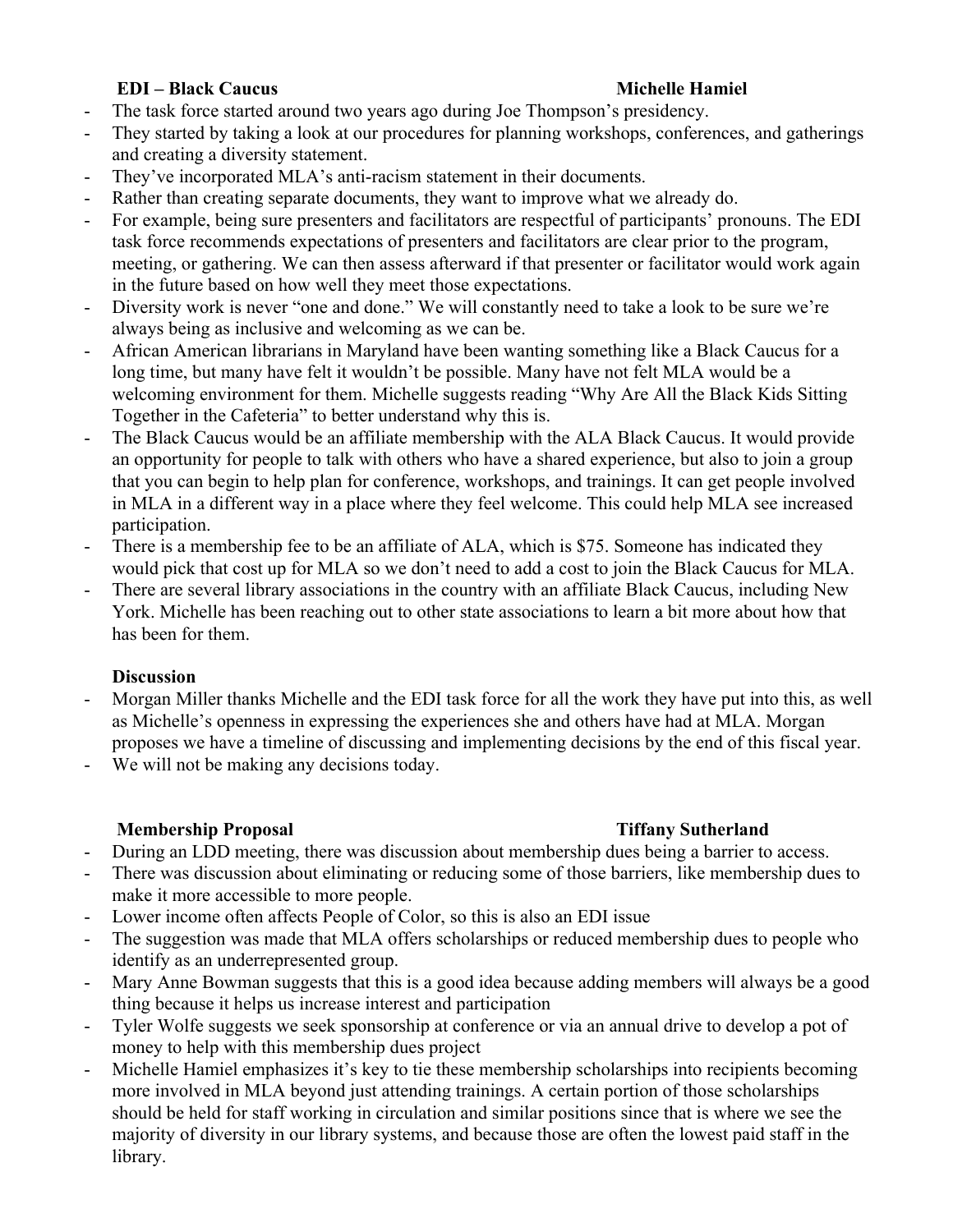- Tiffany and Michelle will meet to discuss this idea more with the EDI task force
- This could be offered to new members as well as at the point of renewal for existing members.

## **President's Report Morgan Miller (10 min)**

- Conference has been wonderful so far having attended many programs live and recorded.
- Morgan attended the MSL board meeting last week
- Legislative Day is going to be a virtual event this year. It will kick off January  $14<sup>th</sup>$  and will go through the 29<sup>th</sup>. This will give everyone two weeks to connect with their legislators. While there is always value in going to Annapolis to meet with people there, this is a great way to connect this year.
- We are hoping for a veto override for the Building Lifelong Learners act. This act adds \$2 Million to the library capital grant program, which brings us up to \$7 Million total. It also adds a slight per capita in FY22 and a mandate to make libraries fine free for children. We will know within 7 days of the session if the veto override is successful or not. It seems there is strong support for it. It's unlikely there will be additional legislation asking for funds for libraries on top of this act this year.
- Other priorities include building new library champions in the legislature and policy based legislation.
- Back in November, Senator Nancy King asked for an opinion on the status of eBook sales in libraries in Maryland. We are working to better develop legislation that looks like what NY and RI has done.
- There is additional policy based legislation on the table about increasing broadband access and teaching people how to the use the internet. Libraries would like to be at the table for this discussion. Heidi Daniel is reaching out to key people to get us more involved.
- The Maryland State Library Board meeting saw a lot of interest in the idea of adding a Black Caucus to MLA and our EDI Task Force in general, including representatives from MASL and the iSchool.
- MAPLA's Lobbyist Compass had a conversation with Bill Ferguson, the Speaker of the House for Maryland, to get a quick overview of what is happening. He emphasized that they want to fund anything the increases access and serves vulnerable populations. The legislature's key focus will be getting us through the pandemic.

## **Awards List:**

- Distinguished Service Award Al Martin, Maryland State Library Board
- Honorary Membership Darrell Batson, Previous Director of Frederick County Public Library
- Outstanding Member Nay Keppler, Baltimore County Public Library
- Outstanding Volunteer Mildred Mitchell, Carolyn Lambdin
- Emerging Member Teresa Miller, PGCMLS
- Outstanding Paraprofessional Courtney McKay-Jenson & Ali Cline
- Maryland Author Award D. Watkins
- MLA President's Award Susan Cohen, Coordinator of the MD Deaf Culture Digital Library

## **President Elect Mary Anne Bowman (5 min)**

Mary Anne Bowman has signed up for the Chapter Leader orientation

## **Executive Director's Report Margaret Carty** (5 min)

- Margaret Carty had to step away from the meeting. Morgan Miller summarized Margaret's report.
- Margaret has been very involved in the EDI task force
- She attended the annual CML program in November
- The brochure for the conference is in production

## **ALA Councilor's Report David Dahl (10 min)**

The Chapter Relations office announced the Chapter Leaders forum, which typically happens at Midwinter. This Midwinter version will take place after the Midwinter Conference on February 5<sup>th</sup>. The forum asks for people to volunteer to discuss a "management problem" that is currently being addressed.